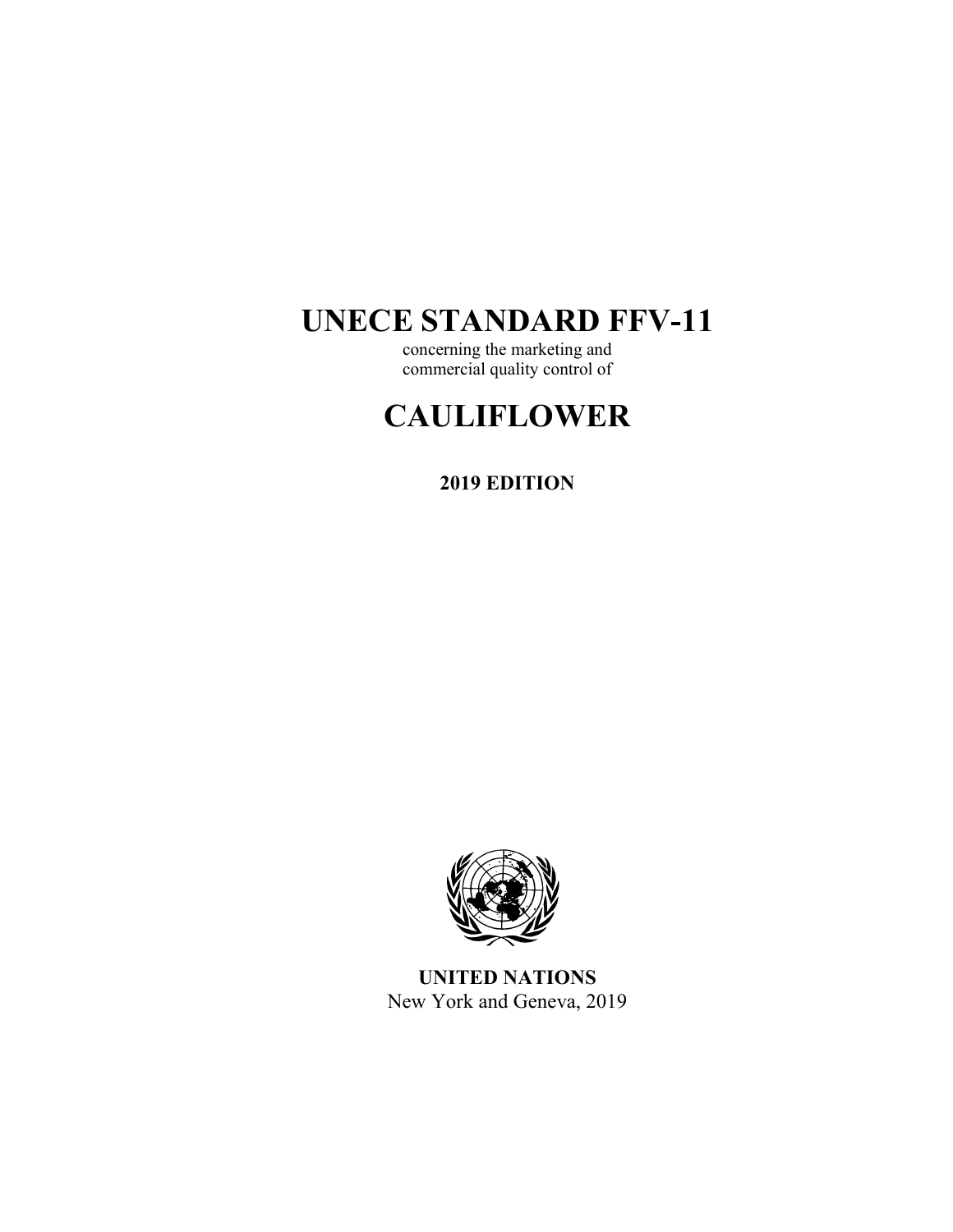#### **NOTE**

#### **Working Party on Agricultural Quality Standards**

The commercial quality standards developed by the Working Party on Agricultural Quality Standards of the United Nations Economic Commission for Europe (UNECE) help facilitate international trade, encourage highquality production, improve profitability and protect consumer interests. UNECE standards are used by governments, producers, traders, importers and exporters, and other international organizations. They cover a wide range of agricultural products, including fresh fruit and vegetables, dry and dried produce, seed potatoes, meat, cut flowers, eggs and egg products.

Any member of the United Nations can participate, on an equal footing, in the activities of the Working Party. For more information on agricultural standards, please visit our website <www.unece.org/trade/agr>.

The present revised Standard for Cauliflowers is based on document ECE/CTCS/WP.7/2019/5, reviewed and adopted by the Working Party at its seventy fifth session.

The designations employed and the presentation of the material in this publication do not imply the expression of any opinion whatsoever on the part of the United Nations Secretariat concerning the legal status of any country, territory, city or area or of its authorities, or concerning the delimitation of its frontiers or boundaries. Mention of company names or commercial products does not imply endorsement by the United Nations.

All material may be freely quoted or reprinted, but acknowledgement is requested.

Please contact the following address with any comments or enquiries:

Agricultural Standards Unit Economic Cooperation and Trade Division United Nations Economic Commission for Europe Palais des Nations CH-1211 Geneva 10, Switzerland E-mail: agristandards@unece.org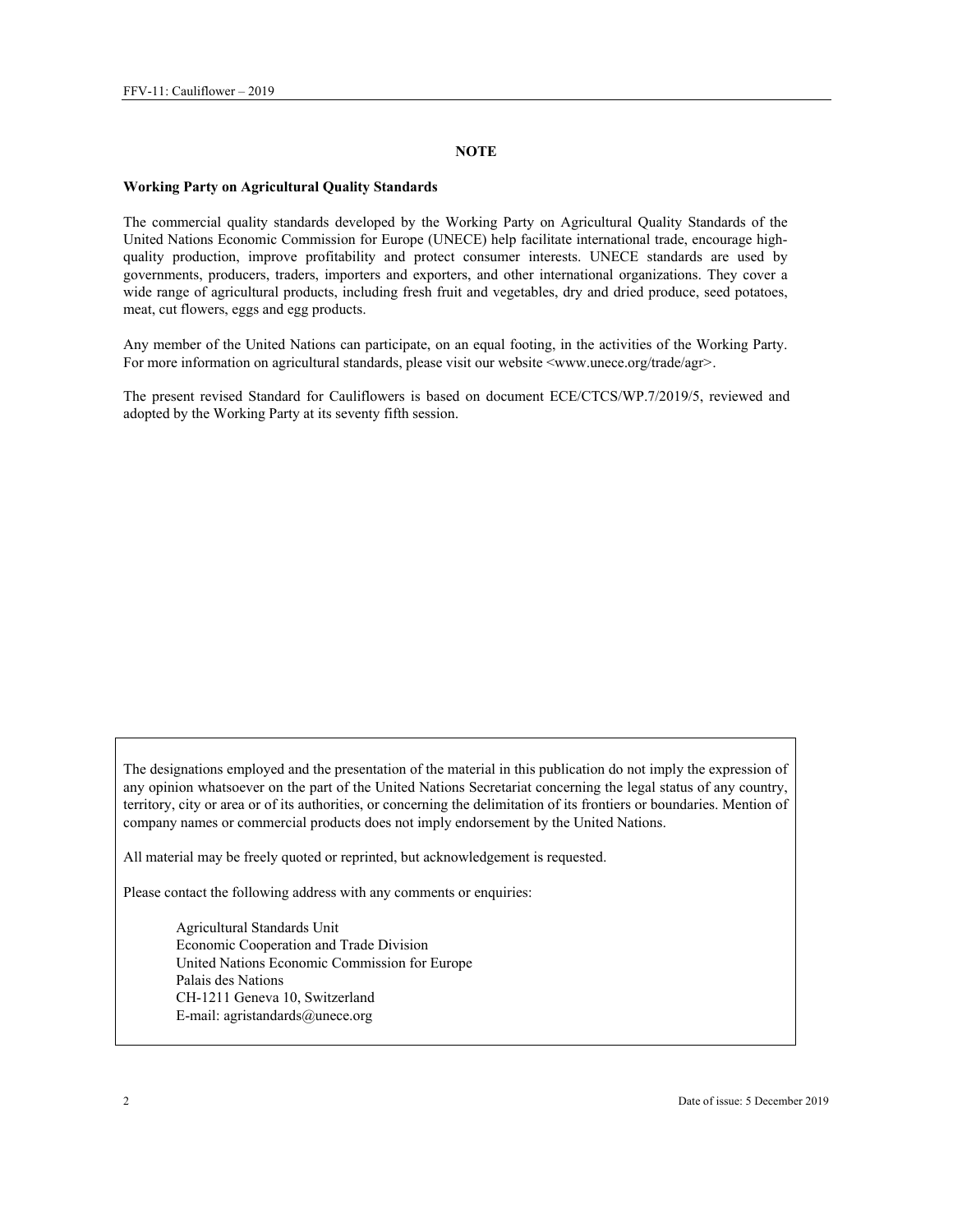## **UNECE standard FFV-11 concerning the marketing and commercial quality control of cauliflower**

## **I. Definition of produce**

This standard applies to cauliflower of varieties (cultivars) grown from Brassica oleracea var. botrytis L. to be supplied fresh to the consumer, cauliflower for industrial processing being excluded.

## **II. Provisions concerning quality**

The purpose of the standard is to define the quality requirements for cauliflower preparation and packaging.

However, if applied at stages following export, products may show in relation to the requirements of the standard:

- a slight lack of freshness and turgidity
- for products graded in classes other than the "Extra" Class, a slight deterioration due to their development and their tendency to perish.

The holder/seller of products may not display such products or offer them for sale, or deliver or market them in any manner other than in conformity with this standard. The holder/seller shall be responsible for observing such conformity.

#### **A. Minimum requirements**

In all classes, subject to the special provisions for each class and the tolerances allowed, the heads must be:

- intact; however, cauliflower may be presented "with leaves", "without leaves", or "trimmed" provided they comply to the following provisions:
	- "with leaves": cauliflower covered with healthy green leaves, sufficient in number and long enough to cover and protect the head entirely. The stem must be cut off slightly below the protecting leaves.
	- "without leaves": cauliflower with all the leaves and the non-edible portion of the stem removed. At most, there may be five small and tender pale green leaves, untrimmed, close to the head.
	- "trimmed": cauliflower with a sufficient number of leaves left on to protect the head. These leaves must be healthy and green and trimmed to not more than 3 cm from the top of the head. The stem must be cut off slightly below the protecting leaves.
- sound; produce affected by rotting or deterioration such as to make it unfit for consumption is excluded
- clean, practically free of any visible foreign matter
- fresh in appearance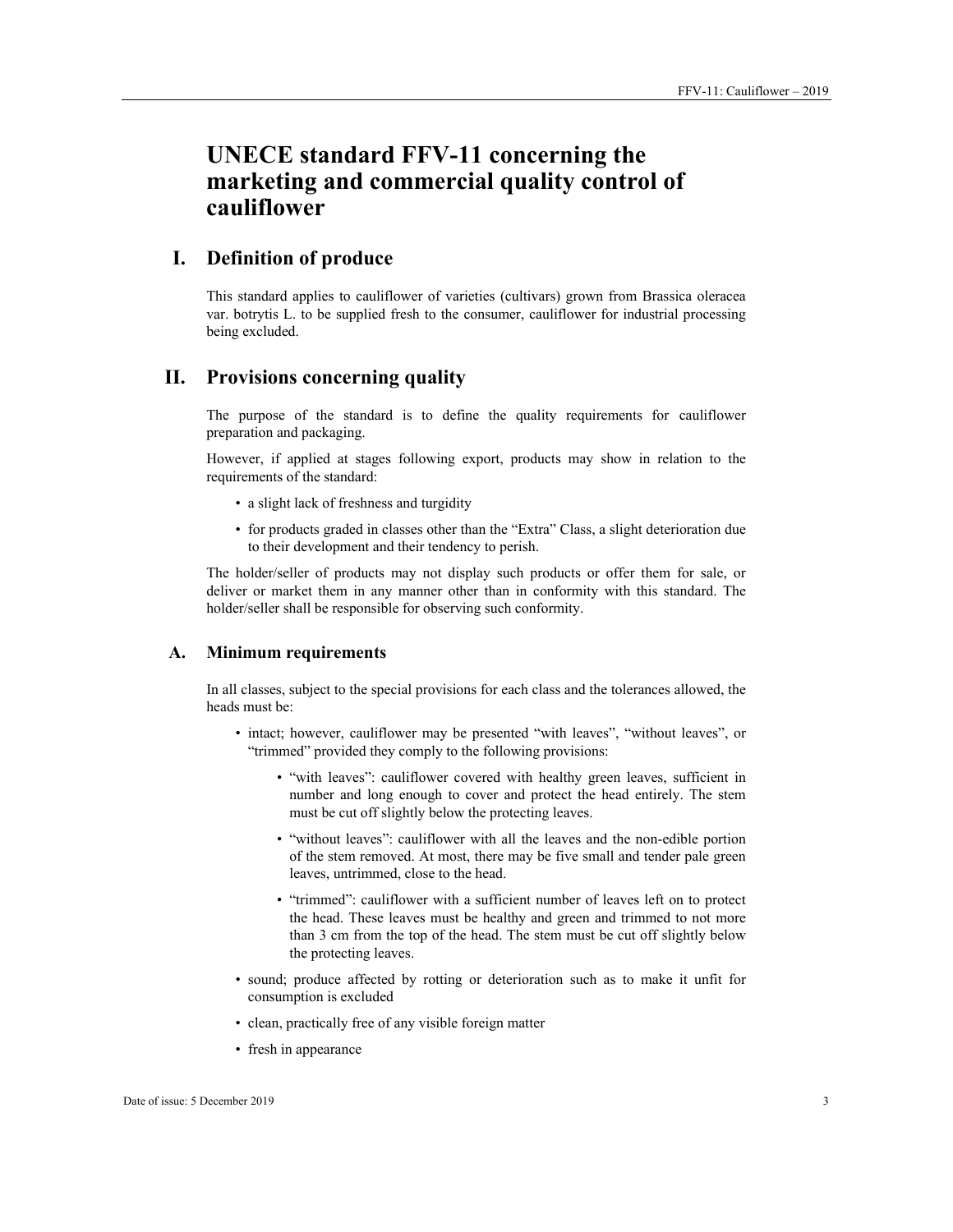- practically free from pests
- practically free from damage caused by pests
- free of abnormal external moisture
- free of any foreign smell and/or taste.

The development and condition of the cauliflower must be such as to enable them:

- to withstand transportation and handling
- to arrive in satisfactory condition at the place of destination.

#### **B. Classification**

Cauliflower are classified in three classes, as defined below:

#### **(i) "Extra" Class**

Cauliflower in this class must be of superior quality. They must be characteristic of the variety and/or commercial type. The heads must be:

- well formed, firm, compact
- of very close texture
- uniformly white or slightly creamy in colour, for white varieties.

They must be free from defects, with the exception of very slight superficial defects, provided these do not affect the general appearance of the produce, the quality, the keeping quality and presentation in the package.

In addition, if the cauliflower is put on sale "with leaves" or "trimmed", the leaves must have a fresh appearance.

#### **(ii) Class I**

Cauliflower in this class must be of good quality. They must be characteristic of the variety and/or commercial type.

The heads must be:

- firm
- of close texture
- white to ivory or creamy in colour, for white varieties
- free from defects, such as blemishes, protruding leaves in the head, traces of frost, bruising.

The following slight defects, however, may be allowed, provided these do not affect the general appearance of the produce, the quality, the keeping quality and presentation in the package:

- a slight defect in shape or development
- slight defects in colouring
- a very slight woolliness.

In addition, if the cauliflower is put on sale "with leaves" or "trimmed", the leaves must have a fresh appearance.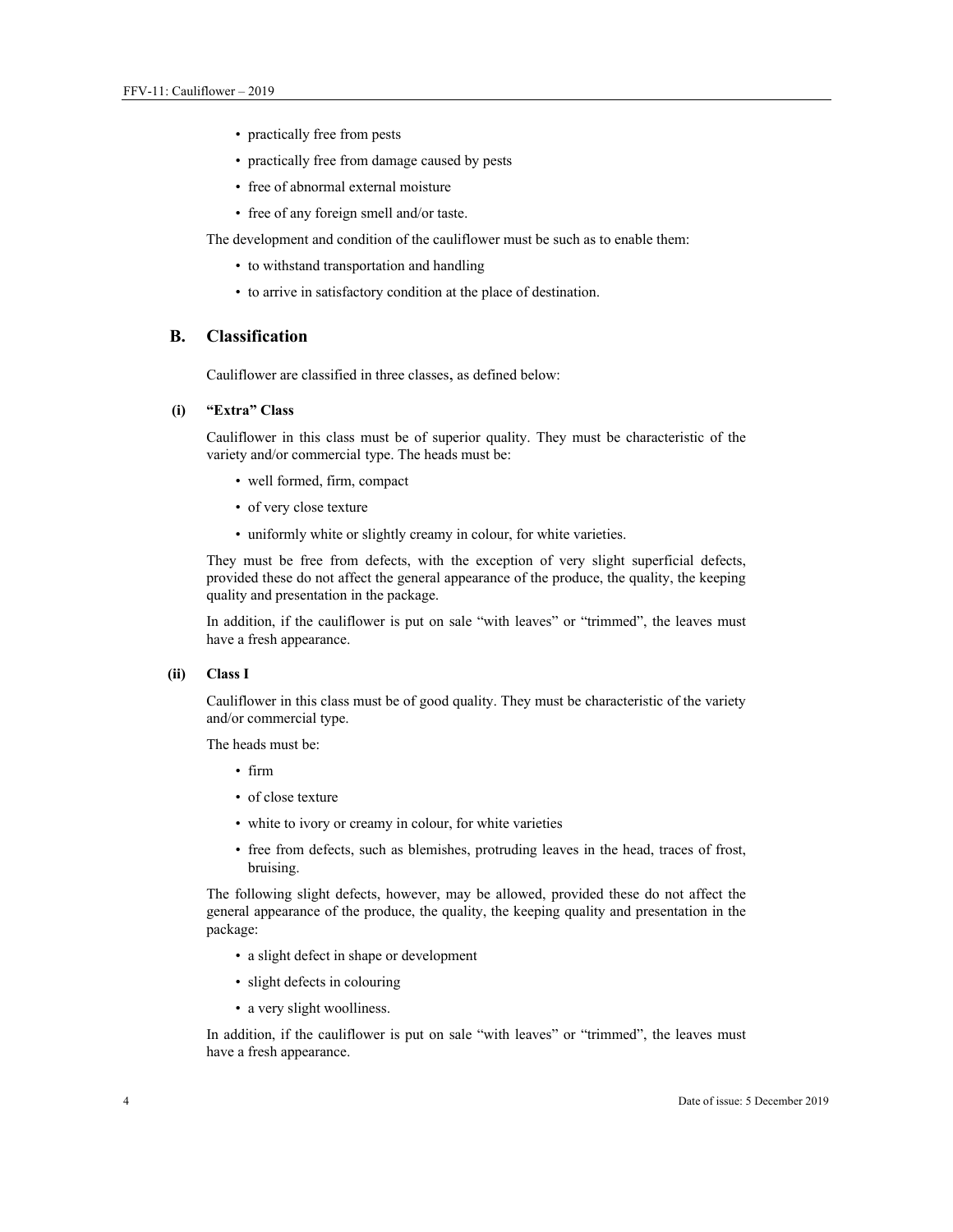#### **(iii) Class II**

This class includes cauliflower that do not qualify for inclusion in the higher classes but satisfy the minimum requirements specified above.

The following defects may be allowed, provided the cauliflower retain their essential characteristics as regards the quality, the keeping quality and presentation:

- defects in shape or development
- slightly loose in texture
- yellowish in colour, for white varieties
- slight traces of sun scorching
- not more than five protruding pale green leaves
- a slight woolliness (but not wet or greasy to the touch).

In addition, they may have two of the following defects:

- slight traces of damage caused by pests or disease
- slight superficial damage due to frost
- slight bruising.

## **III. Provisions concerning sizing**

Size is determined by the maximum diameter of the equatorial section.

To ensure uniformity in size, the range in size between produce in the same package shall not exceed 4 cm.

Loose-headed long-stemmed cauliflower are exempted from the sizing provisions.

## **IV. Provisions concerning tolerances**

At all marketing stages, tolerances in respect of quality and size shall be allowed in each lot for produce not satisfying the requirements of the class indicated.

#### **A. Quality tolerances**

#### **(i) "Extra" Class**

A total tolerance of 5 per cent, by number or weight, of cauliflower not satisfying the requirements of the class but meeting those of Class I is allowed. Within this tolerance not more than 0.5 per cent in total may consist of produce satisfying the requirements of Class II quality.

#### **(ii) Class I**

A total tolerance of 10 per cent, by number or weight, of cauliflower not satisfying the requirements of the class but meeting those of Class II is allowed. Within this tolerance not more than 1 per cent in total may consist of produce satisfying neither the requirements of Class II quality nor the minimum requirements, or of produce affected by decay.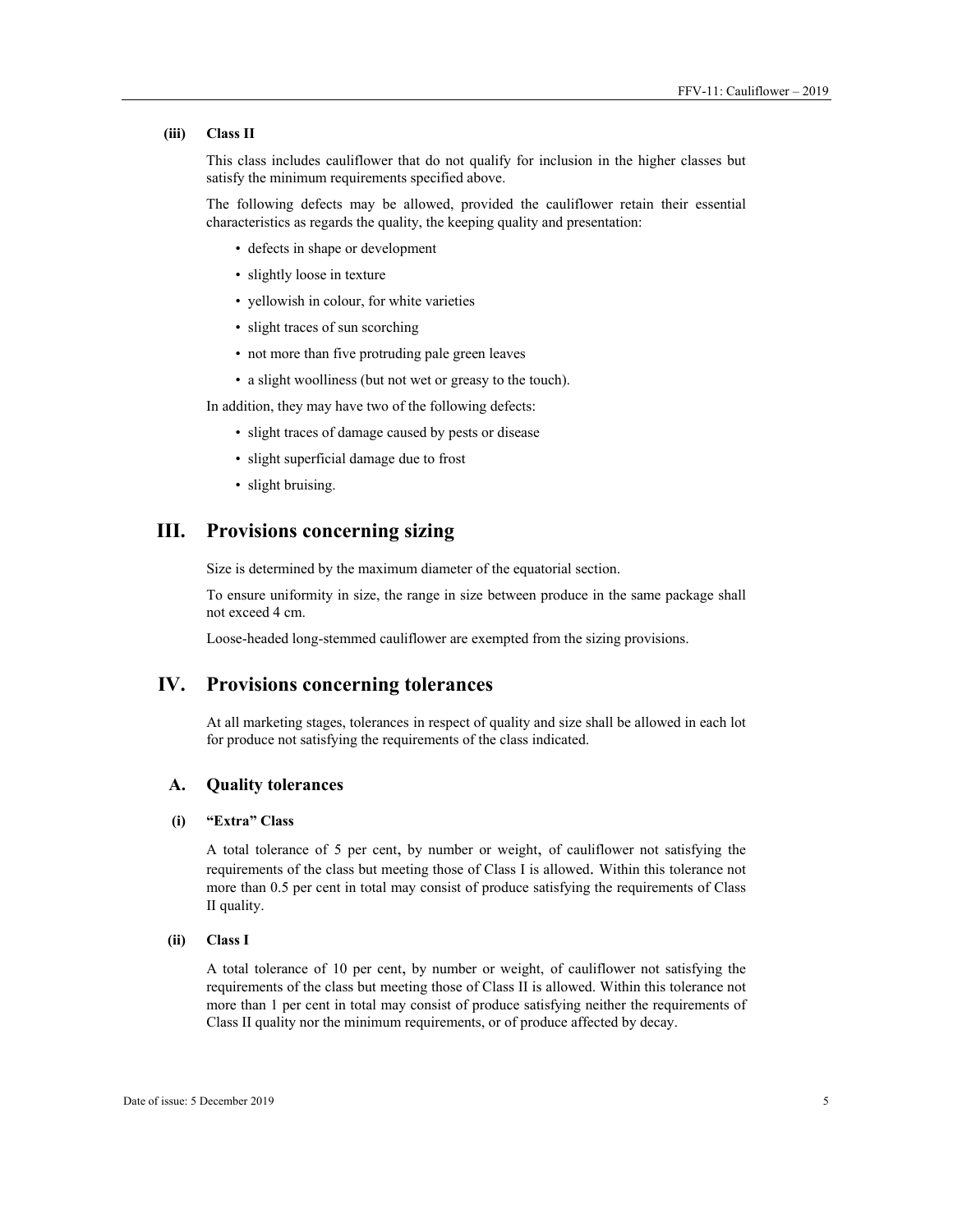#### **(iii) Class II**

A total tolerance of 10 per cent, by number or weight, of cauliflower satisfying neither the requirements of the class nor the minimum requirements is allowed. Within this tolerance not more than 2 per cent in total may consist of produce affected by decay.

### **B. Size tolerances**

For all classes (if sized): a total tolerance of 10 per cent, by number or weight, of cauliflower not satisfying the requirements as regards sizing is allowed.

## **V. Provisions concerning presentation**

#### **A. Uniformity**

The contents of each package must be uniform and contain only cauliflower of the same origin, variety or commercial type, quality and size (if sized).

In addition, for "Extra" Class, uniformity in colouring is required.

However, a mixture of cauliflower of distinctly different commercial types and/or colours may be packed together in a package, provided they are uniform in quality and, for each commercial type and/or colour concerned, in origin. However, in case of those mixtures uniformity in size is not required.

The visible part of the contents of the package must be representative of the entire contents.

#### **B. Packaging**

Cauliflower must be packed in such a way as to protect the produce properly.

The materials used inside the package must be clean and of a quality such as to avoid causing any external or internal damage to the produce. The use of materials, particularly of paper or stamps bearing trade specifications, is allowed, provided the printing or labelling has been done with non-toxic ink or glue.

Stickers individually affixed to the produce shall be such that, when removed, they neither leave visible traces of glue nor lead to skin defects.

Packages must be free of all foreign matter.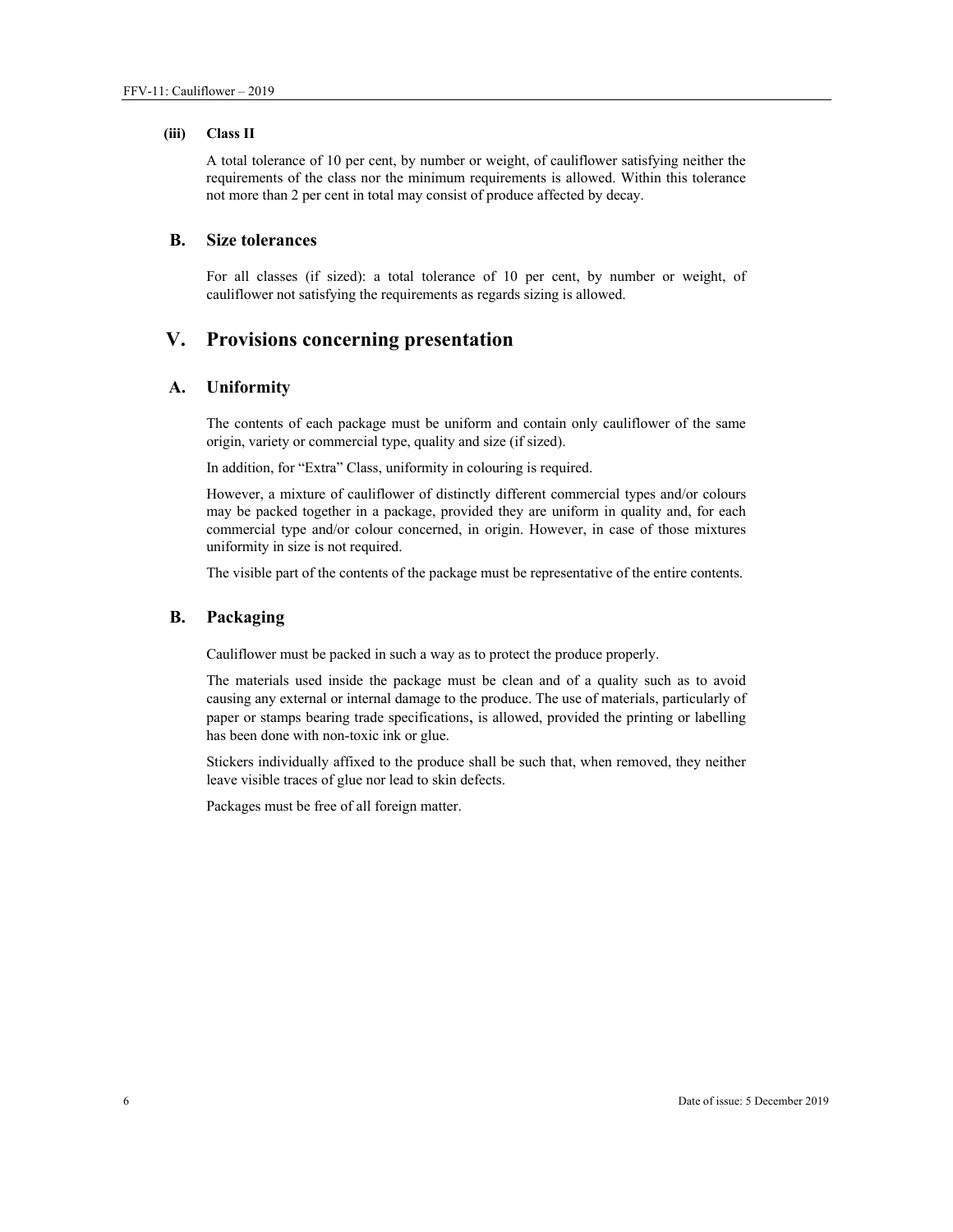## **VI. Provisions concerning marking**

Each package<sup>1</sup> must bear the following particulars, in letters grouped on the same side, legibly and indelibly marked, and visible from the outside:

#### **A. Identification**

Packer and/or dispatcher/exporter:

Name and physical address (e.g. street/city/region/postal code and, if different from the country of origin, the country) or a code mark officially recognized by the national authority<sup>2</sup> if the country applying such a system is listed in the UNECE database.

#### **B. Nature of produce**

- "Cauliflower" if the contents are not visible from the outside
- "Loose-headed long-stemmed Cauliflower" or equivalent denomination, where appropriate
- Commercial type if not visible from the outside
- "Mixture of cauliflower", or equivalent denomination, in the case of a mixture of distinctly different commercial types and/or colours of cauliflower. If the produce is not visible from the outside, commercial types and/or colours and the quantity of each in the package must be indicated.

### **C. Origin of produce**

- Country of origin3 and, optionally, district where grown, or national, regional or local place name
- In the case of a mixture of distinctly different commercial types and/or colours of cauliflower of different origins, the indication of each country of origin shall appear next to the name of the commercial type and/or colour concerned.

#### **D. Commercial specifications**

- Class
- Size (if sized) expressed as minimum and maximum diameters or number of units.

 $\overline{a}$ 

<sup>&</sup>lt;sup>1</sup> These marking provisions do not apply to sales packages presented in packages. However, they do apply to sales packages (pre-packages) presented individually.<br><sup>2</sup> The national legislation of a number of countries requires the explicit declaration of the name and

address. However, in the case where a code mark is used, the reference "packer and/or dispatcher (or equivalent abbreviations)" has to be indicated in close connection with the code mark, and the code mark should be preceded by the ISO 3166 (alpha) country/area code of the recognizing country, if not the country of origin.<br> $3$  The full or a commonly used name should be indicated.